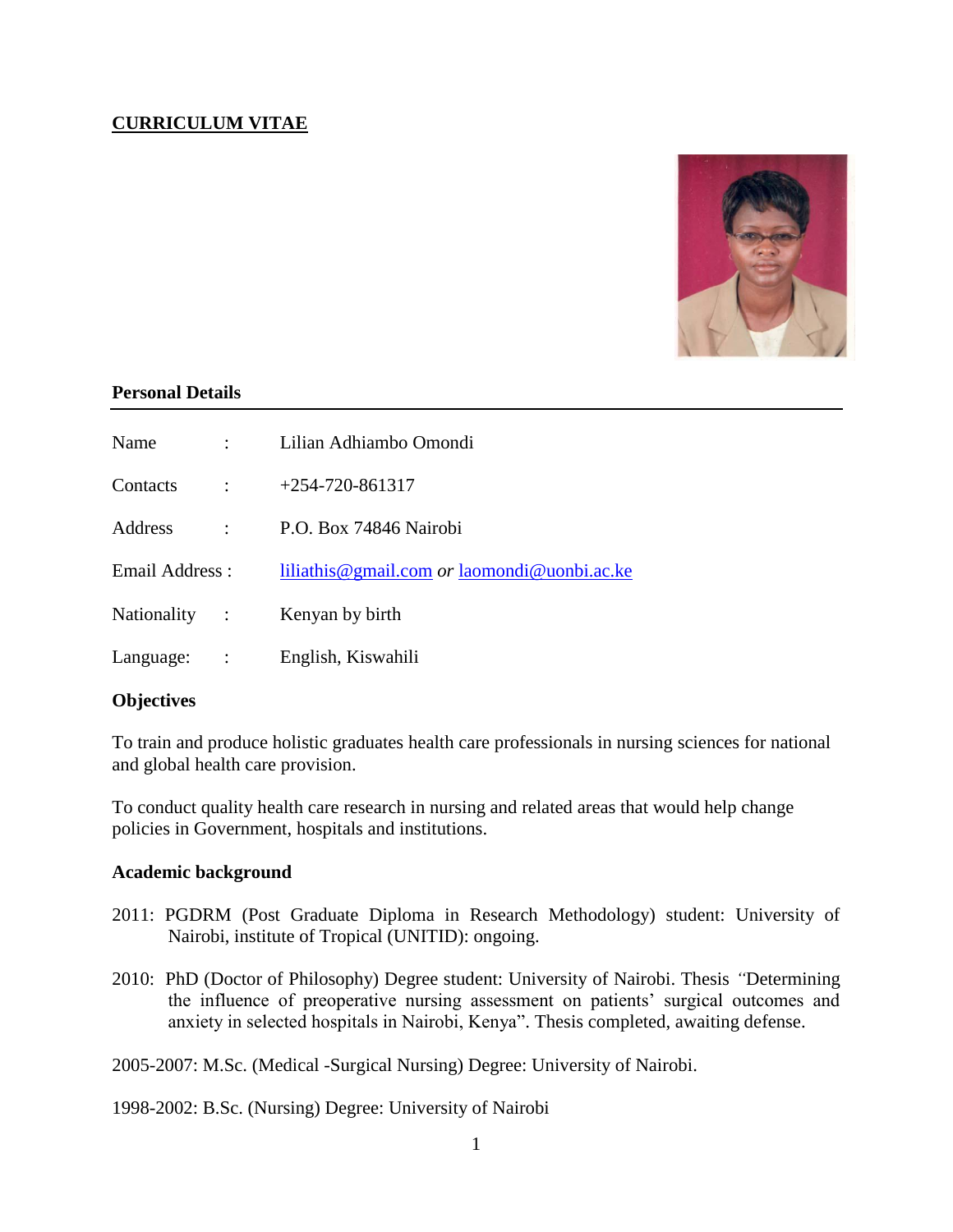- 1996-1997: RPoN (Registered Perioperative Nursing) Higher Diploma: Kenyatta National Hospital.
- 1988-1993: RCHN (Registered Community Health Nursing) Diploma: Kenya Medical Training College, Nairobi.
- 1983-1986: KCE (Kenya Certificate of Education), Huruma Girls High School.
- 1976-1982: CPE (Certificate of Primary Education), Rabai Road, Primary School.

# **Professional experience**

- 20I 2 to date: Clinical nurse specialist (medical surgical nursing) and lecturer, School of Nursing Sciences, University of Nairobi.
- 2010-1992: Practiced Nursing at Kenyatta National Hospital in the following Capacities:-
- 2005 2010: Senior nursing officer in charge of perioperative nursing training.
- 2004- 2003: Coordinating staff training, preceptor mentorship for non- Kenyan trained nurses, clinical rotation for student nurses and nurse interns.
- 2002 -1998: BSc Nursing training: University of Nairobi
- 1997: Clinical Instructor in Operating Theatres
- 1996: Higher diploma training in perioperative nursing
- 1995- 1994: Midwifery, nursing patients with obstetrics and gynecology conditions
- 1993-92: Nursing Patients with Medical conditions

#### **Special experiences**

- $2009 \, 17<sup>th</sup> 23<sup>rd</sup>$  May: Delivered emergency and critical care nursing to Schang'wan petrol tank explosion tragedy casualties in Molo, Kenya at Nakuru Provincial Hospital in the company of Kenya Red Cross, visiting surgeons from German and India, and Plastic and Reconstruction Surgeons from KNH.
- 2009 Conducted an induction course for perioperative nursing training at Mater Misericordiae Hospital Kenya operating theatres, Medical Training College, school of nursing (2008) and Nairobi Hospital School of nursing (2006)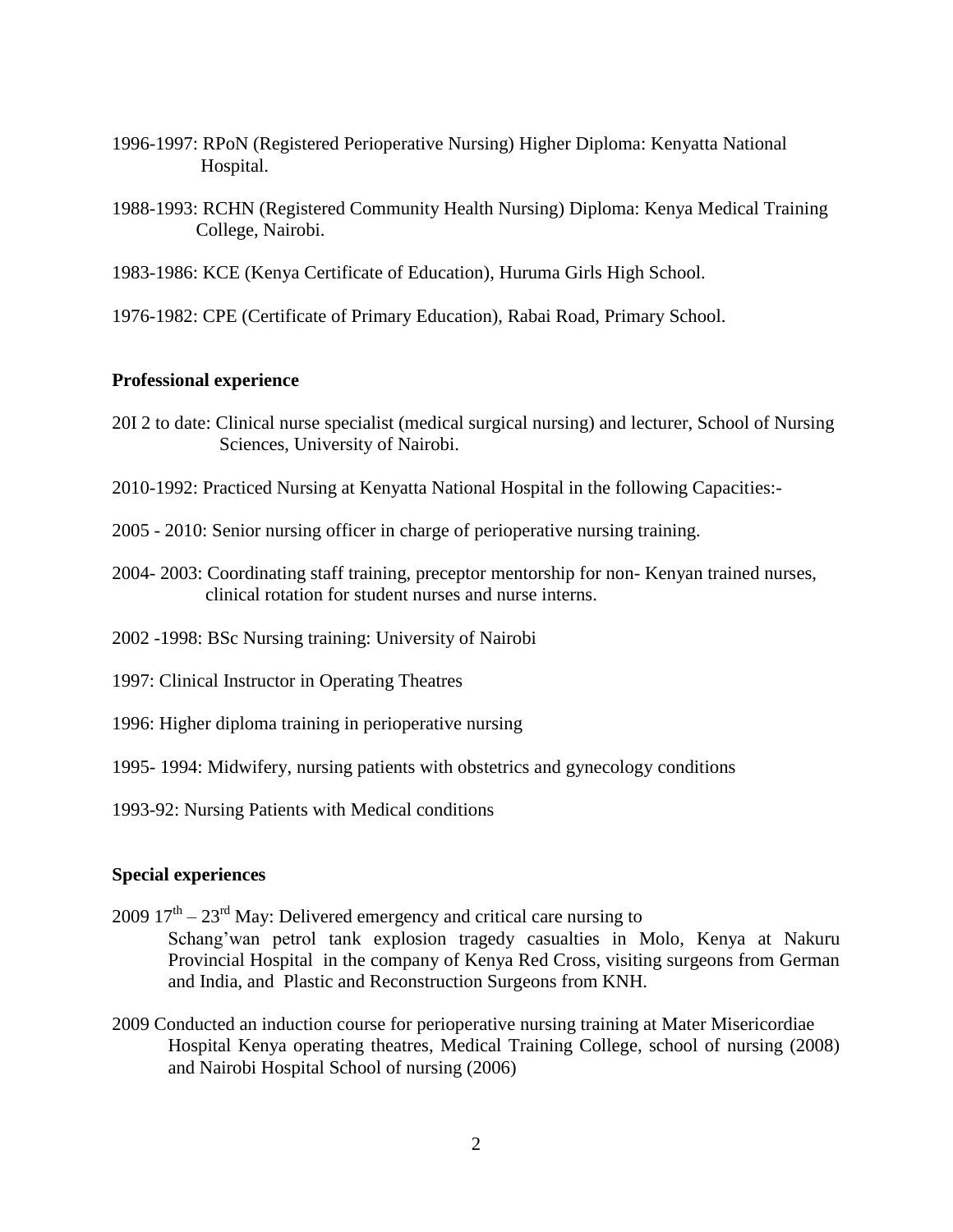2008 Participated in the preparation of local nurses for CGFNS and NCLEX examination for global market at the International College of professionals (ICP), Nairobi.

Perioperative Nursing Training Curriculum review (Kenya Medical Training College (KMTC) Nairobi.

Developed curriculum for Theatre Sterile Service Assistants Training, KNH.

- 2005- 2003: Part time flight medical crew in emergency air evacuation at Intensive Care Air Ambulance, Wilson Airport.
- 2002- 1995: Part time nursing of critically ill patients at Kenyatta National Hospital, critical care and high dependency units.

#### **Professional responsibilities**

Course coordinator of MScN part II critical care nursing, School of Nursing Sciences, UoN.

Course coordinator of BscN III medical –surgical class, School of Nursing Sciences, UoN.

Faculty In- charge of Multidisplinary Skills Laboratory for College of Health Sciences, UoN

Member of college of Health sciences exhibition committee

Member of college of Customer Care Satisfaction Committee

Member of board of examiners, Nursing Council of Kenya.

Medical surgical Nursing & perioperative Nursing Consultancies

Clinical Nurse Consultant

#### **Courses / training / workshops attended**

- 2014:  $28^{th} 31^{st}$  July, Sentrim Elementaita Lodge, Multidisciplinary Skills lab clinical procedure workshop
- 2013: July  $26<sup>th</sup>$  MEPI skills lab strategic plan workshop
- 2012: September  $26^{th}$  - $28^{th}$ , Maanzoni, Hotel, Machakos: developed training guide for anesthetic Nursing course.
- 2012: October 22nd, Nursing Council Plaza: review BScN upgrading curriculum for Pwani University.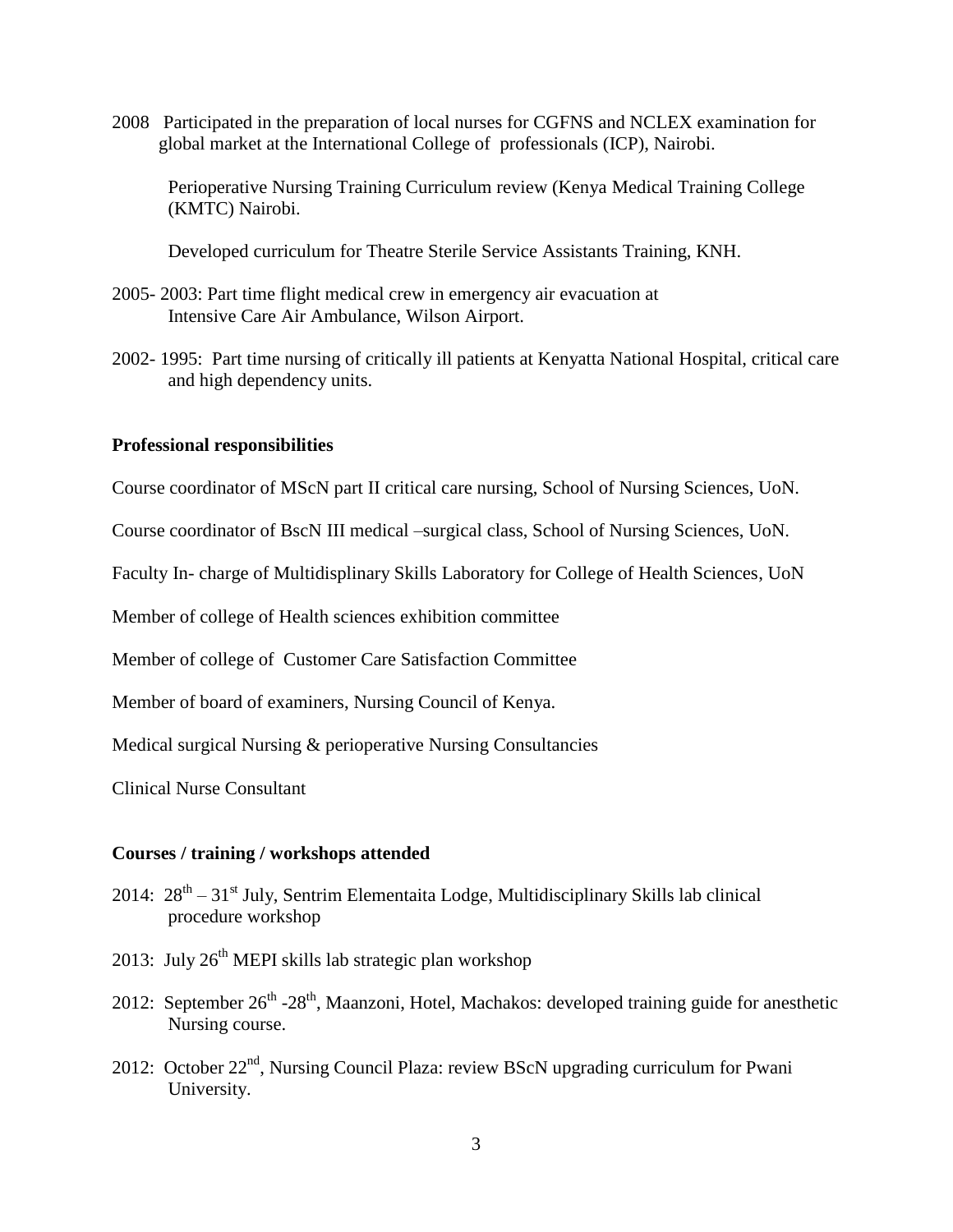- 2012: Module writer for RN BSc Nursing upgrading, UoN, Nursing Council of Kenya, and African Medical and Research Foundation AMREF, Egerton University
- 2011: Implementation Science Workshop- curriculum for fellowship in research development; , Merica hotel, Nakuru.

Antiplagerism workshop at Kenya institute of Education, Nairobi.

2009: Occupational Safety and Health Environment (OSHE), KNH

Quality Management Systems ISO 9001- 2008, Kenya Bureau of Standards (KEBS), Nairobi, Kenya.

Basic and advanced life support; KNH

- 2008: Perioperative workshop, National Nurses Association of Kenya, Nairobi
- 2007: Perioperative workshop, National Nurses Association of Kenya, Nairobi
- 2007: Arthroscopy workshop; Karl Storz, Nairobi Hospital
- 2007: Customer Care, KNH
- 2006: Basic PC and Internet Course, Ministry of Informatics of Czech Republic in collaboration with W.H.O, Aga Khan University Hospital
- 2005: Endoscopic surgery; Karl Storz, KNH
- 2004: Continuous Professional Development seminar. PSI & National Nurses Association of Kenya, Nairobi
- 2003: Training of Trainers course, KNH
- 2003: Perioperative Educational Programme, Aga Khan University Hospital.
- 2002: Workshop on ventilation by Intensivists, Gertrude Gardens Children's Hospital, Nairobi.
- 2002: HIV/AIDS awareness course, KNH
- 1998: 3rd Society of Anesthesiologist Annual Scientific Conference, Nairobi Hospital

#### **Papers presented at conferences**

2010: "Infection prevention and control practices in theatre," National Nurses association of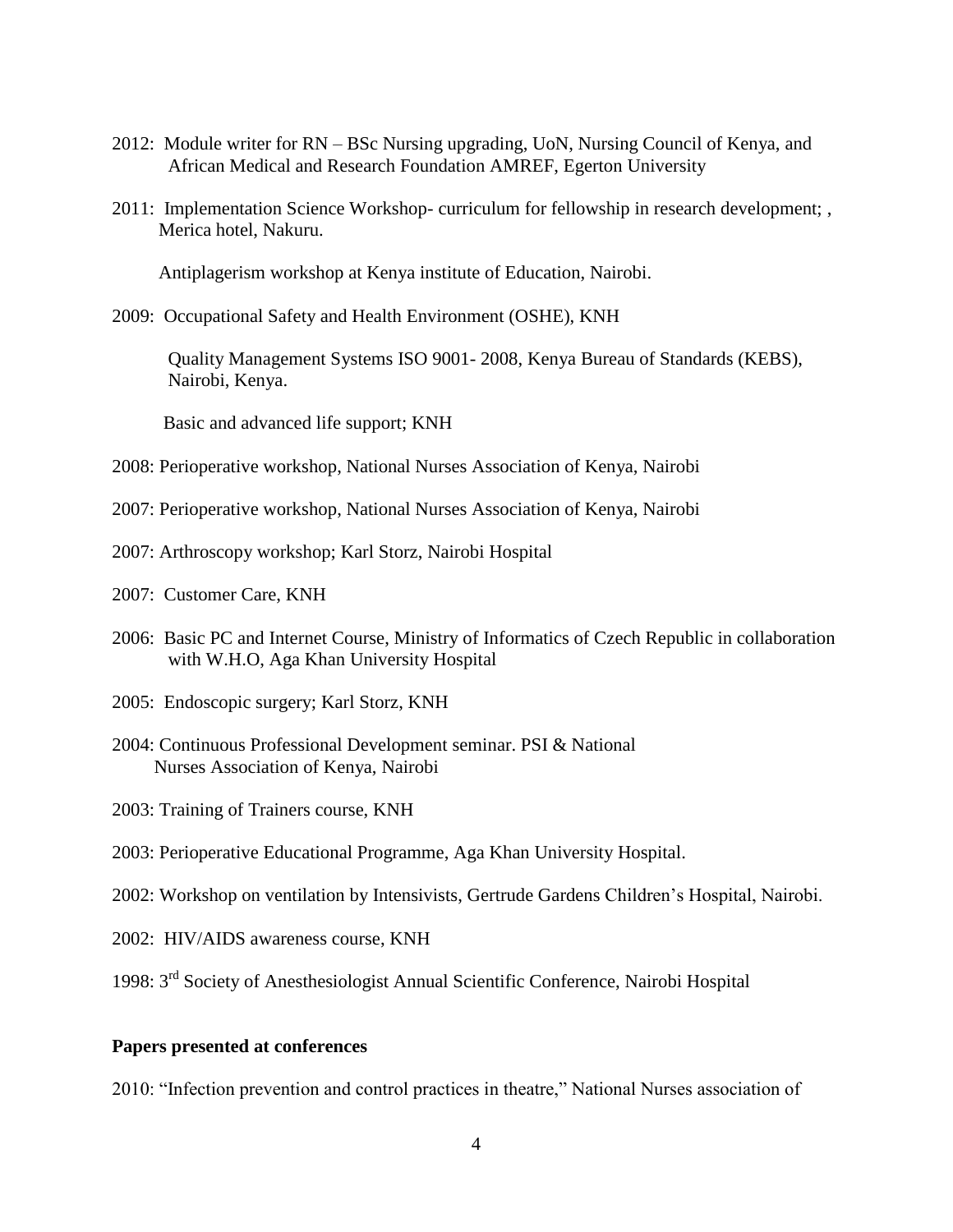Kenya, Infection prevention and control Chapter Annual Scientific Conference, NHIF building, Nairobi.

2009: "Relationship between preoperative patient education by perioperative nurses and postoperative anxiety", KNH & University of Nairobi; College of Heath Sciences Annual Scientific Conference, UoN lecturer theatres.

"Concepts Essential for Safe Surgery", National Nurses association of Kenya (NNAK), Theatre Chapter Annual Scientific Conference, White sands Hotel, Mombasa

- 2008: "Preparation of operative room for surgery", NNAK, Theatre Chapter Annual Scientific Conference, Nurses' Complex, KNH.
- 2007: "Relationship between preoperative patient education by perioperative nurses and postoperative anxiety" NNAK, Theatre Chapter Annual Scientific Conference, School of monetary studies, Nairobi.

### **Chapters in Books**

- 2014: Skills lab Clinical procedure Manual Development (ongoing)
- 2009: Participated in the reviewed the current nursing Council of Kenya Manual of Clinical Procedures.

### **Postgraduate Dissertation Supervised**

- 2014: "An assessment of the management of clinical alarms in the nursing care of critically ill patients at the critical care unit, Kenyatta National Hospital" Lucy W. Menganyi: H56/80942/2011
- 2013: "Challenges facing care takers of HIV infected children attending pediatric patient support centre clinic in Kisii level 5 Hospital" Stellamaris K. Kiio: H56/64263/2010
- 2013: "Factors that influence outcome of trauma brain patients' at Kenyatta national Hospital" Joan M. Shishoka: H56/68924/2011
- 2012: "Patients' satisfaction regarding nursing care delivery in the general surgical wards at Kenyatta National Hospital" Elwin Shawa UoN: H56/65303/2010
- 2012: "Factors influencing use of the nursing process in Naivasha District Hospital" Linet Mangare, UoN**:** H56/64255/2010
- 2011: Factors influencing application of evidence based practice among nurses working in Kenyatta National Hospital, Nairobi" Talaso Dulacha Barako UoN: H56/68924/2011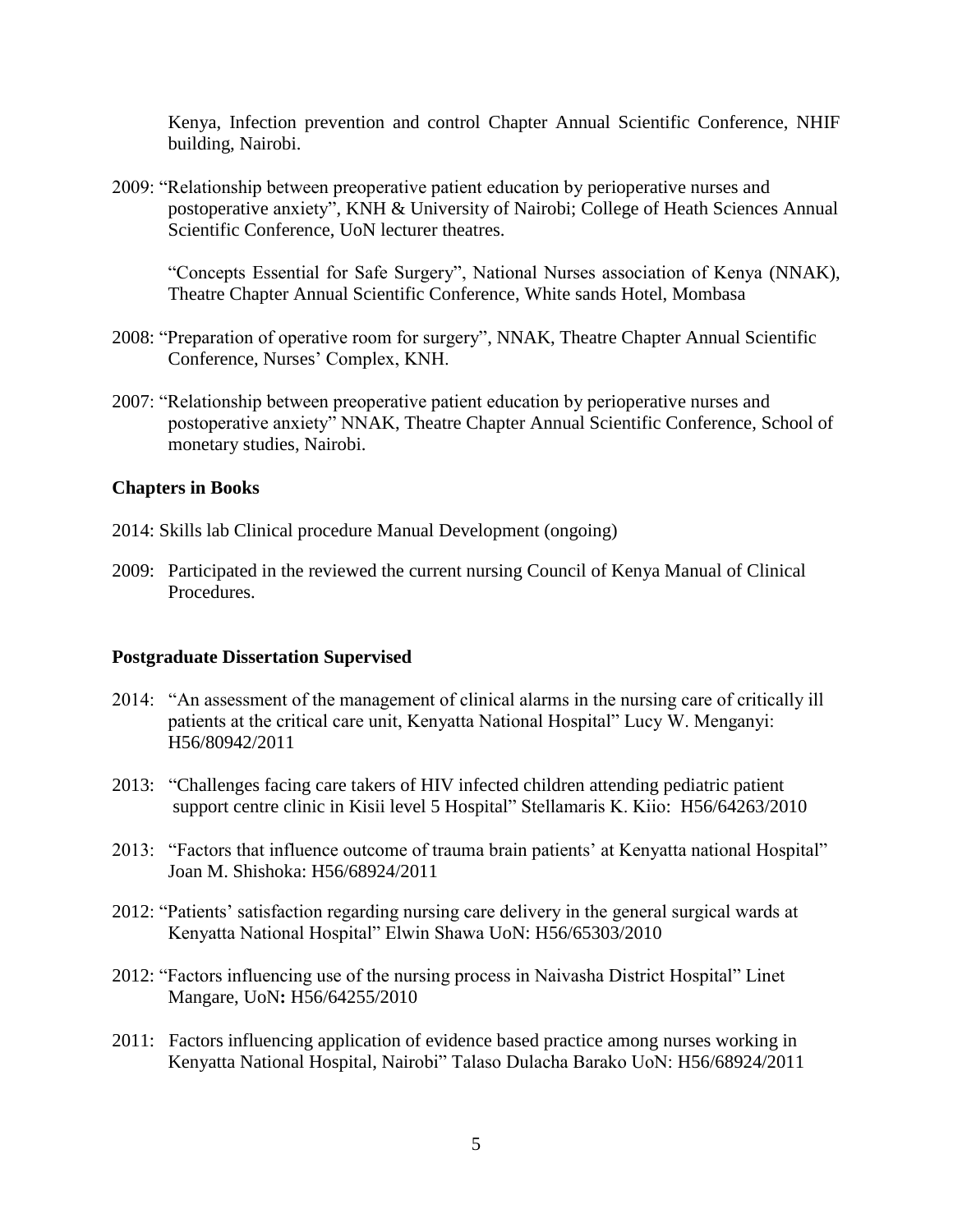# **Publications**

Kuria M.W, **Omondi L A,** Olando Y, Makenyengo M, Bukusi D. "Is Sexual Abuse a Part of War? A 4-Year Retrospective Study on Cases of Sexual Abuse at the Kenyatta National Hospital, Kenya." *Journal of Public Health in Africa*. 2013; 4(e5):24-26.

**Omondi L.A, "Relationship between Preoperative patient education by perioperative nurses and** postoperative anxiety in surgical patients at KNH", dissertation for the award of MSc. Degree in medical surgical Nursing. Kenya Nursing Journal Vo.38 No 2 December 2009, ISSN 0301-0333

**Omondi. LA,** "Enhanced Communication the Road Map to Achieve Our Vision to be a world Class Hospital" reviewed by KNH editorial Board and published in KNH News line (Vol. 3 Issue No.01  $30<sup>th</sup>$  December, 2009).

Barako T. Dr. Chege M, Dr. Wakasiaka and **Omondi L.A** Factors influencing application of evidence based practice among nurses working in Kenyatta National Hospital, Nairobi" African Journal of Midwifery and women's health April 2012.

# **Ongoing Researches**

A survey on surgical blood order and utilization in femoral fracture surgeries at KNH orthopedic theatres **Omondi L.A**

### **Professional Membership**

Registered with the Nursing Council of Kenya

Member, National Nurses Association of Kenya - Affiliated to the International Council of Nurses (ICN)

### **Community services**

Has participated in the following charitable events as follows;

- 2011: Involved in organization and participation of free medical camp at Nairobi Calvary Temple, Buruburu, Nairobi.
- 2010: Involved in organization and participation of free medical camp at Nairobi Calvary Temple, Buruburu, Nairobi.
- 2009: Visited Huruma home for destitute in Ngong and donated clothes and food in conjunction with Cadbury Kenya limited during the Nurses week
- 2008: Participated in outreach clinic at Kibera, Katwekera Slum in Kenya organized by the Ear Nose and Throat specialists at KNH